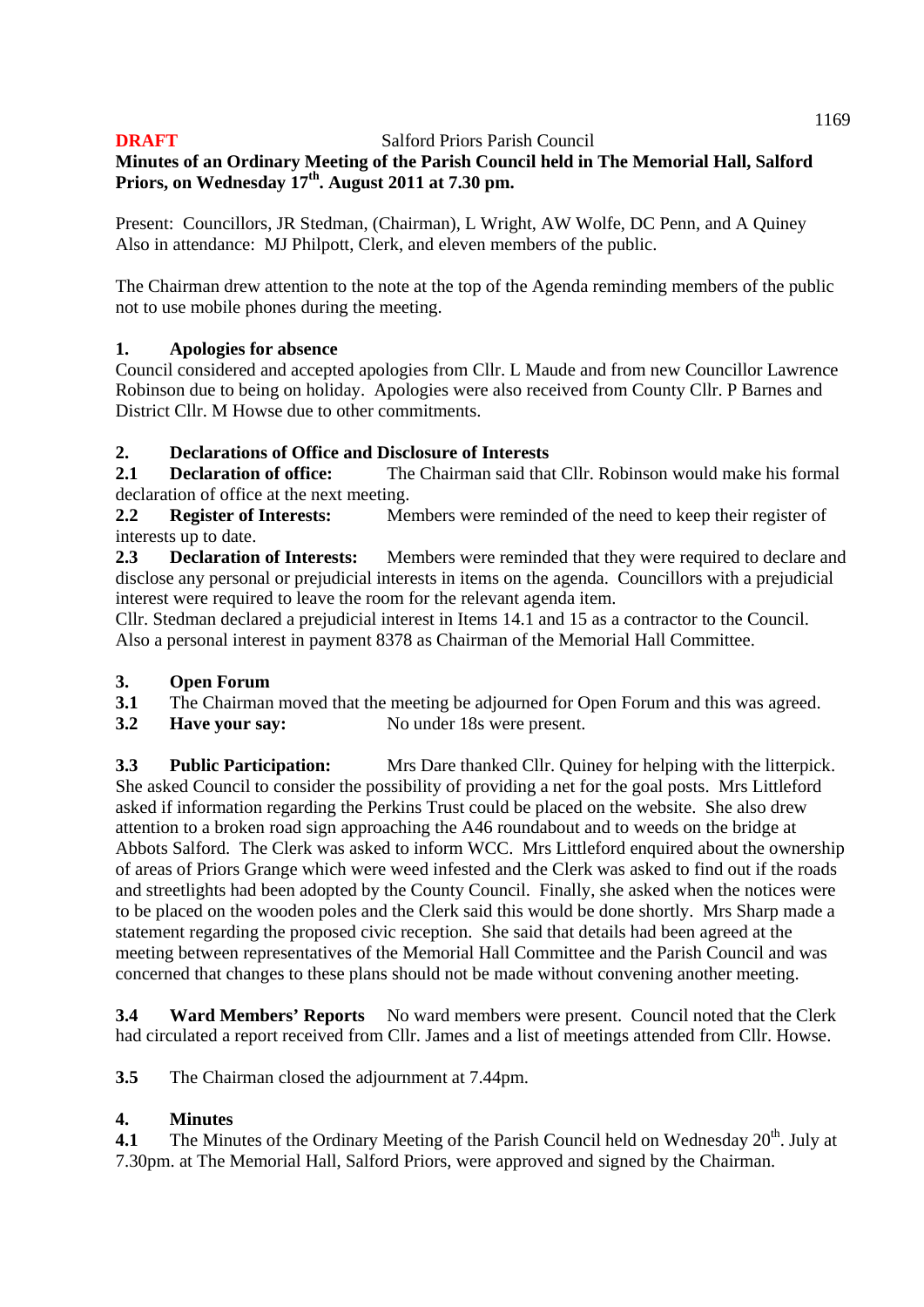# **5. Clerk's Progress Report for consideration by Council**

# **5.1 Street nameplate, Fern Close.**

The Clerk reported that Stratford DC had confirmed they will be installing the sign at the centre of the terrace as agreed at the last meeting.

# **5.2 Street nameplate, School Avenue**

The clerk reported that a finger post pointing to the Playing Field and TOPs had been ordered subject to the cheque being signed at the meeting.

# **5.3 Drainage at Broom Lane**

Council noted that Ragley Estates had confirmed that the land where the ditch needs to be cleared is currently leased out to Mr George Bomford and he had been asked to clear out the ditch.

# **5.4 SDC Consultation regarding future ownership of parcels of District Council land**

Nothing further to report.

# **5.5 Sewerage project on B4088**

Nothing further to report. The Chairman asked the Clerk to keep chasing the expected report.

# **5.6 Bus shelter at Hedges Close**

The Clerk reported that the bus shelter was now complete and in use.

# **5.7 Trimming of hedges.**

The Clerk reported that letters had been written to Mr Cooke and EVG Growers as instructed by the Council.

### **5.8 Result of poll**

The Clerk reported that the result of the poll was LITTLEFORD, Karen Joy 98 votes; ROBINSON, Lawrence Peter 135 votes and that LP Robinson was elected.

### **5.9 Freedom of Information requests**

The Clerk reported he had received two Freedom of Information requests from Mrs Littleford. He had responded with the information but said that such requests took a significant time to research. The Clerk advised that many queries could be dealt with by a brief telephone call.

### **5.10 Verge mowing**

The Chairman asked the Clerk if the mowing contractor had now dealt with the missed areas and the Clerk said he believed this was the case.

# **6. Planning general**

# **6.1 Tipping at Long Marston.**

Council noted that the Clerk had written to Sue Broomhead of WCC and Roger Thatcher of SDC regarding the tipping at Long Marston. Ward Members had been copied in and Cllr. Howse had visited the site and taken several photographs. The Clerk said that these showed many diverse activities taking place some of which appeared to show waste recycling operations in progress in order to prepare construction materials for use in site roads. Sue Broomhead had confirmed this was the case and had explained that several enforcement activities were being considered but there were no staff resources at WCC available. She said that the situation was very confusing and some activities were controlled by the County and some by the District. The Environment Agency was not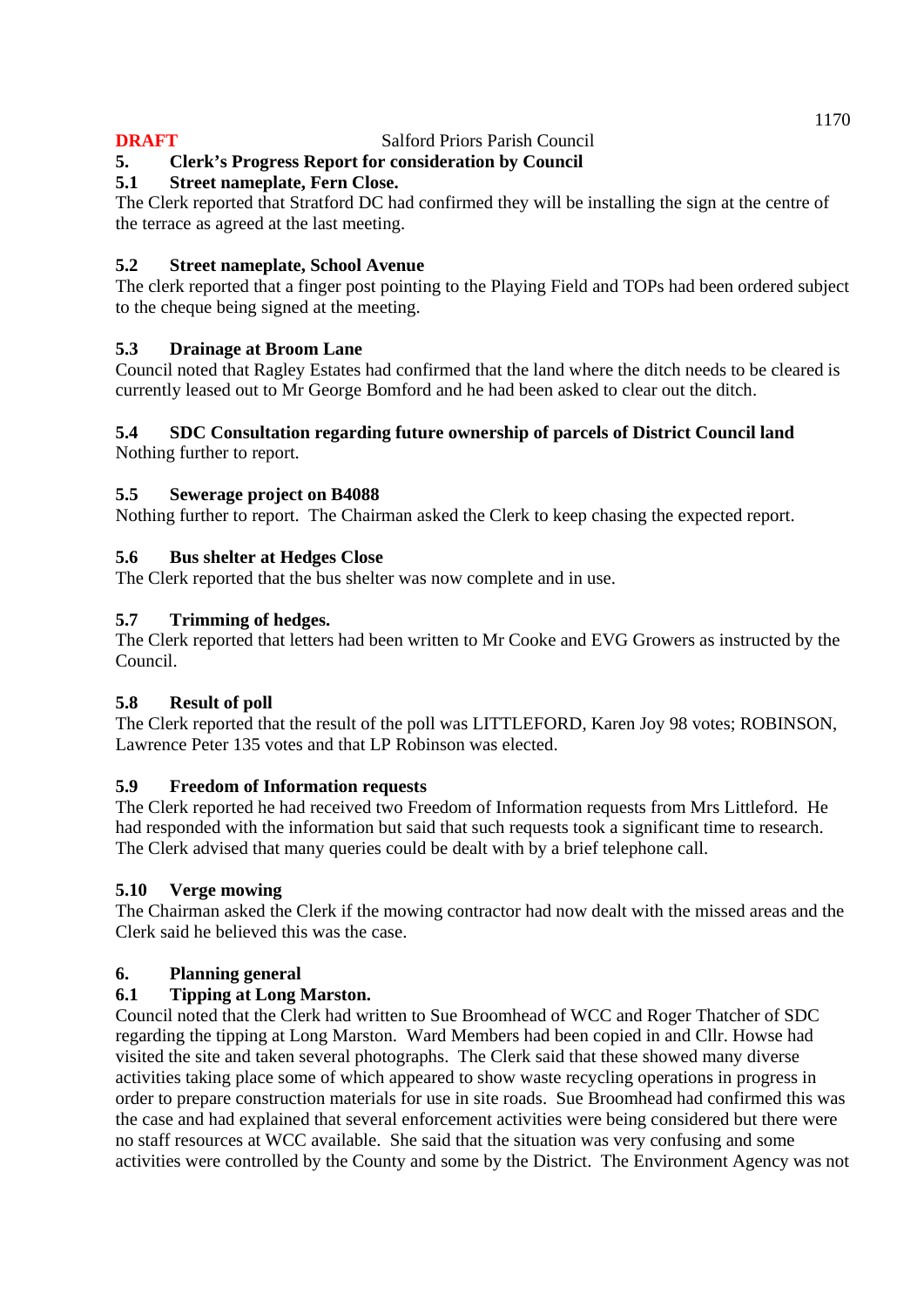involved in this enforcement. The Clerk said he was contacting Roger Thatcher again to discuss those activities which were the responsibility of the District Council.

# **6.2 Meeting with DC Members and Planning Officers.**

The Clerk said that Robert Weeks, SDC Head of Environment and Planning, had asked for some dates for the proposed meeting at Elizabeth House. Members were asked to inform the Clerk of their availability.

# **6.3 Inspection of Marsh Farm Quarry and extension.**

The Clerk had circulated the Notes of an inspection of Marsh Farm Quarry carried out on  $10<sup>th</sup>$ . August by the Liaison Group. Cllr. Wright said it was disappointing that the infill rate had declined so much. He also reported that some 2500 tonnes of clay had been exported to the flood bank construction site at Broom.

# **7. New Planning Applications to consider**

None received.

# **8. Planning Decisions**

Council noted the following planning decisions:

**8.1 11/01265/FUL –** Proposed loft conversion with rear facing dormer window and proposed first floor landing window to side at Knights Cottage, Cleeve View Cottages, Evesham Road, Salford Priors, for Mr & Mrs N Mcintosh.

# **Planning Permission Granted**

**8.2 11/00116/FUL –** Proposed ground and first floor extension to side of property and a replacement garage at 2 School Avenue, Salford Priors, for Melissa Scriven.

### **Planning Permission Granted**

**8.3 11/00699/FUL** – Erect a new garden fence at Old Red Brick Cottage, Iron Cross, Salford Priors, WR11 8SH for Mr & Mrs S Jones.

# **Planning Permission Granted**

**8.4 11/01370/FUL** – Proposed side and rear single storey extension and proposed rear first floor balcony at Whiteoak, Rushford, Evesham, WR11 8SL, for Mr & Mrs Peter Young

### **Planning Permission Granted**

# **9. Footway Lighting**

# **9.1 Adoption of the F&GP Group report**

The Clerk had circulated a report from the F&GP Group. The report noted that 60 per cent of households failed to return the questionnaires. This continuing lack of concern from a majority of residents illustrated the difficulties faced by the Council. Of those residents who did respond, opinions were mixed. There was support for the use of part-night timers where lights remain on but there was no clear mandate either for the lights to be switched off or for them to remain on.

The report noted that, in addition to the inconclusive results of the consultation, the Council had to consider the financial implications of continuing to light areas of the parish in terms of energy usage and future maintenance. It also had to consider its environmental responsibilities.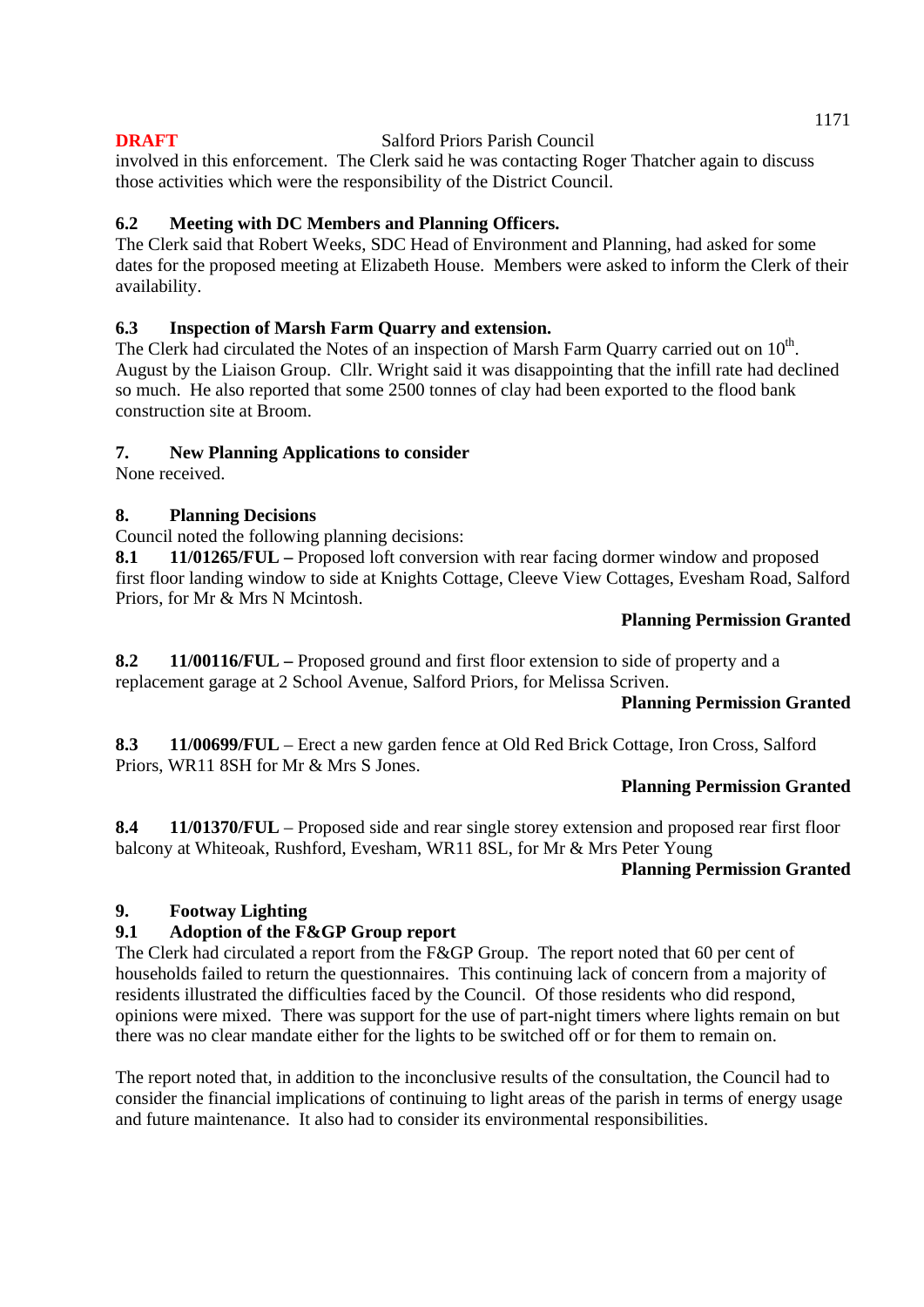The F&GP Group had recognised that there were certain strategically located lights that should remain on, particularly where elderly people were concerned such as the old persons' bungalows in the Perkins Close and St Matthews Close areas. Also included under this heading were the lights by the School and by Sandfields drive and the pathway between the Post Office and School Avenue.

For the remaining estate areas the F&GP Group considered that the most appropriate response to the consultation was to have a trial switch off period until the beginning of British summertime at the end of March next year. The situation would then be reviewed at the end of this period.

The F&GP Group made the following proposals which were considered by Council in turn:

**9.1.1** A trial switch off of lights in the Ban Brook area, in the Perkins Close area, and in Park Hall Mews, apart from the strategically located lights, should be carried out between September 2011 and April 2012. Cllr. Quiney questioned the need to switch off the lights at all and the Chairman said that the purpose of the trial was to enable residents to decide just what they did want.

**9.1.2** The trial switch off will not commence until residents have been informed in a Newsletter to be circulated in September. Cllr. Wolfe asked what would happen if many people objected and the Chairman said that in this case the lights might not be switched off. Cllr. Quiney said that residents believed the decision had already been made but the Chairman said this was why another letter explaining that the Council were proposing a trial switch off was necessary. The letter would explain the issues again and would invite residents to let the Council know if they had an opinion. Cllr. Wright suggested that the switch off should be deferred to October and this was agreed.

**9.1.3** Lights in the area of the old peoples' bungalows in Perkins Close should not be switched off. Council agreed this proposal.

**9.1.4** A new light should be provided fixed to the power pole in the pathway between the Post Office and School Avenue*.* This item was considered under item 9.3

**9.1.5** The light by the school should be replaced with a modern light from the pole outside the Parish Office and fitted with a new bracket and a part-night timer. The Clerk reported that PD Long had submitted a price for this work of £115. He had advised that the existing bracket would be cleaned and painted. In accordance with instructions at the previous meeting an order had been placed for this work.

**9.1.6** The light opposite the end of Sandfield's drive should be replaced with one of the solar lights from the Playing Field. The Clerk reported that PD Long had submitted a quotation for this work which included fitting the new charge regulator and timer as had been successfully fitted to the light near TOPs. The cost of this work would be £510. Council asked that care should be taken in siting the light and agreed that it should be located on the west side of the public footpath track and close to the pavement edge. The Clerk was asked to check for services. It was further agreed that as this was specialised work the quotation of PD Long should be accepted.

**9.1.7** The structural survey of lights in the Ban Brook area should be carried out. This item was considered under item 9.2.

**9.1.8** The Council confirms the ownership of lights within the housing association properties. The Clerk said he had referred this matter to Orbit and awaited a reply.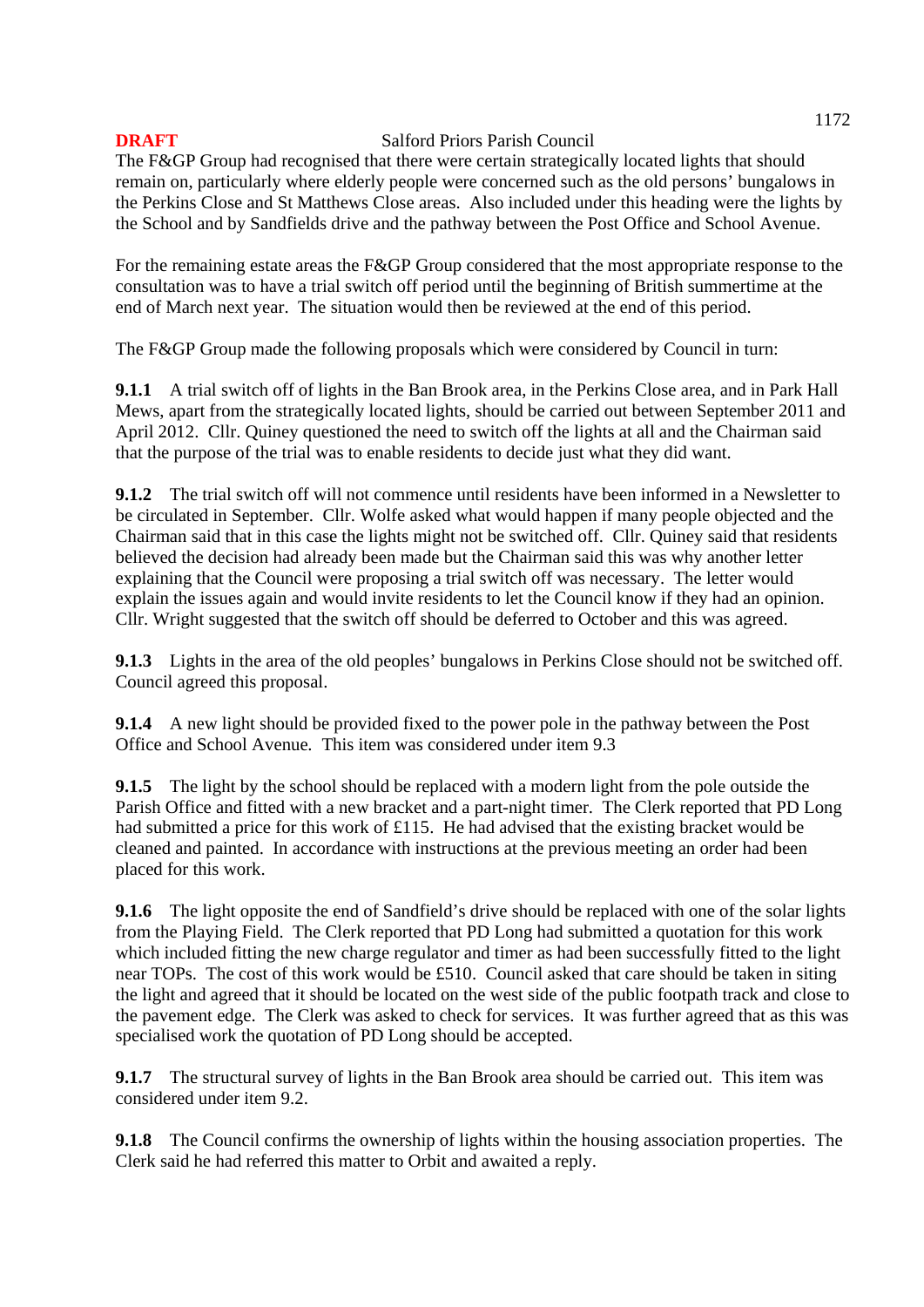# **9.2 Structural inspection of light columns on the Ban Brook Estate.**

The Clerk reported that he had sought quotations for a structural inspection of all the concrete columns in the Ban Brook Estate from Steven Holloway at Bidford, Richard Clarke at Stratford, Robert Smith at Great Alne, Latter Ramsay Consultants at Stratford upon Avon, and O'Brien & Price, at Cheltenham. Robert Smith felt he did not have the relevant experience, Latter Ramsay and Richard Clarke had not responded. Steven Holloway had quoted but had been unable to offer a guarantee of the safety or otherwise of the columns for a specific period.

The Clerk said the only effective quotation was from O'Brien & Price, at Cheltenham. This quotation to inspect all the concrete columns on the Ban Brook Estate was £1245.00 for the inspection and report plus £701.75 to have a contractor in attendance to gain access. Liability for the inspection and report would be limited to £1 million and for a period of 6 years. Council was concerned about the cost of this work particularly if it was decided not to keep the lights on the Ban Brook Estate. Cllr. Wolfe proposed, Cllr. Wright seconded, and it was agreed that this work should be deferred until the results of any trial switch off were known.

### **9.3 New lamp in the pathway between the Post Office and School Avenue.**

The Clerk reported that he had initially asked EON for a quotation for this work but EON had said they were not able to make the connections and declined to quote. He then reported that he had asked Western Power Distribution for a quotation for the connection to be done whilst they were working on the disconnections. PD Long would be asked to fit the light using another "reclaimed" lantern. A reply was awaited.

# **10. TOPs**

# **10.1 Minutes of TOPs Management Committee, June 2011**

Council noted the Minutes that had been circulated prior to the meeting. Cllr. Wolfe informed Council that Mrs Dare had been elected as Chairman, Mr Bradfield as Treasurer, and Mrs Stokes as secretary.

### **10.2 Repairs to TOPs.**

Cllr. Wolfe reported on quotations received for treating all the cladding and the fascia. Council agreed that responsibility for these items lay with the landlord. Council agreed that the cladding should be treated with a coat of Sadolin preservative and a coat of Sadolin stain and that the fascia should be treated with an undercoat and a top coat. Council agreed that the quotations for the labour element of the work should be accepted from Mr Hackling but that the materials should be obtained by Mr Bradfield and purchased through the Council.

### **10.3 npower credit payment.**

The Clerk reported that he had received a cheque for £155.95 but it had been made out to the Youth Club and not the Parish Council as had been requested. He had passed the cheque to the Youth Club who would provide a cheque made out to the Parish Council in the same amount.

### **11. Playing Field**

### **11.1 Playing Field weekly inspection reports.**

The Clerk said that inspection reports had been received dated 26.07.11; 1.08.11; and 8.08.11. Cllr. Quiney said that he had never seen any children using the skate park and queried whether better use could be made of the area. Council agreed that the F&GP Group should visit the Field and should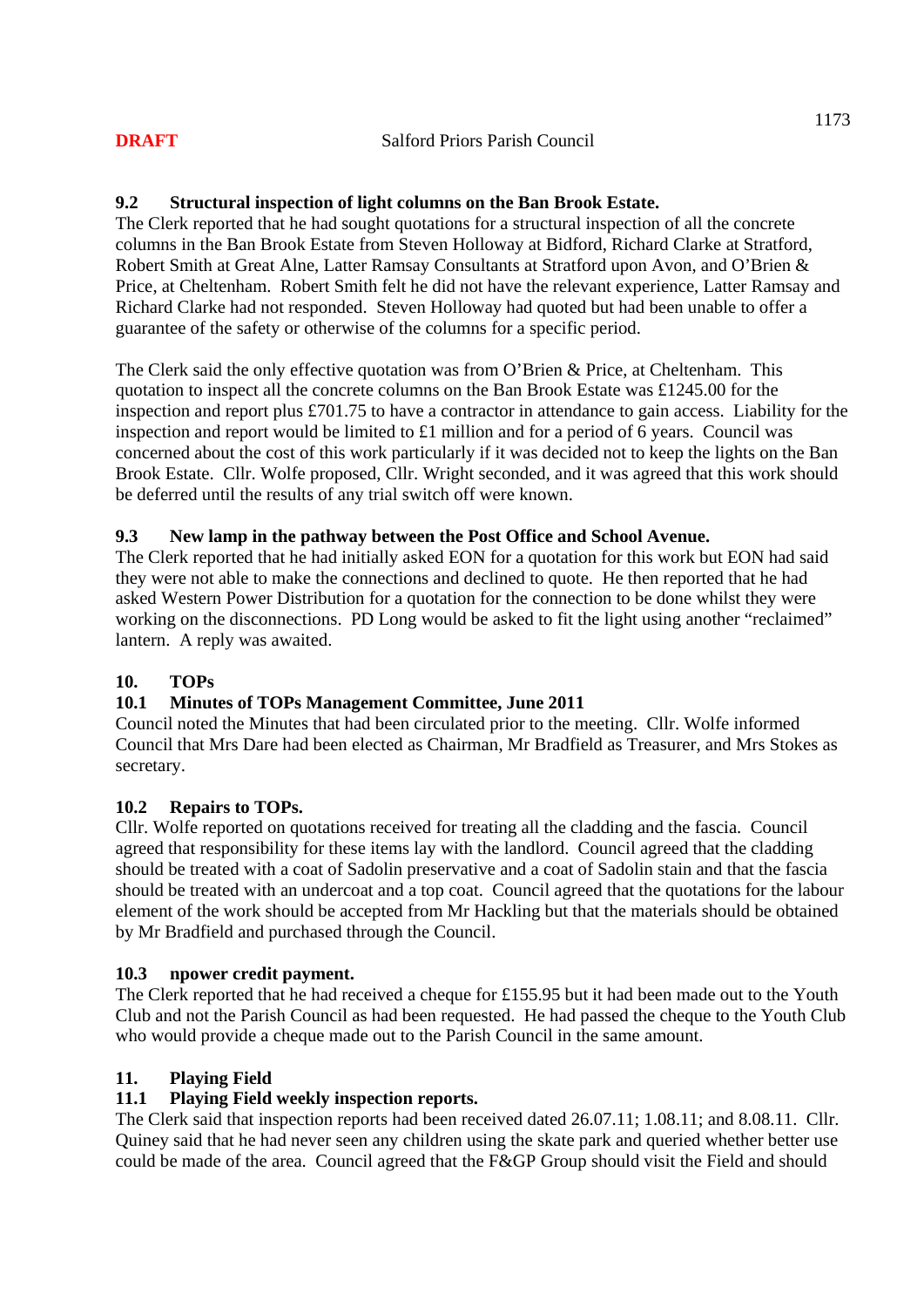invite all user groups to join them to discuss their needs. Cllr. Quiney also reported that Mr Don Penn had removed the dead trees and made a very tidy job.

# **11.2 Emergency repairs to the five-a-side goal posts.**

The Clerk reported that an emergency order had been placed with Anthony Hathaway to repair the five-a-side goal posts and apply a coat of paint. The price agreed was £80.00.

### **11.3 Repairs and re-painting of the full-size goal posts.**

The Clerk reported that he had requested a quotation from M Hackling to repair and re-paint the main goal posts. Referring back to Mrs Dare's comments Council agreed that the Youth Club could provide a net for the goals subject to the fixings being safety compliant.

### **12. Highways**

# **12.1 Contract for repainting wooden seats.**

The Clerk reported that he had written to the contractor as instructed regarding his non-performance in cleaning and re-sealing the wooden seats. The contractor had then abandoned the contract with the work not complete. Council agreed that the Clerk should contact Mr Hackling and, subject to his original quotation still standing, place an order with him to complete the work.

# **12.2 Replacement of the John Coley memorial seat at Abbots Salford.**

The Chairman said that the John Coley seat in Abbots Salford was unusable and unsafe. The Clerk was asked to obtain a quotation for a smaller replacement hard wood seat at about £200. The plaque would be transferred.

### **12.3 Consultation on verge cutting from SDC.**

A letter from SDC regarding verge mowing had been circulated to Councillors. It was agreed to continue with the present arrangements.

### **12.4 Letter from Mr Hyde regarding parking in Ban Brook Road.**

The Clerk informed Council that he had received a letter, via. Cllr. Wolfe, from Mr Hyde regarding parking in Ban Brook Road but it was not a matter for Council to consider. He said he would refer it to the highway authority and inform Mr Hyde of the action taken.

### **13. Events**

### **13.1 Joint group report on arrangements for a Civic Reception for ex-councillors.**

Cllr. Wolfe said that the circulated note of the meeting between Councillors and the Memorial Hall Committee was accurate but it did not indicate how the costs would be shared. He fully supported the concept of a Civic Reception for the four eminent members of the community but considered the Council should pay only those costs for what it could properly pay. These would include the scrolls and their frames, flowers, and book, and for the drinks, he had estimated the cost at £500. Any provision of food should be arranged and paid for by the Memorial Hall. He said that people would inevitably criticise in any case. Cllr. Wright said he agreed with Cllr. Wolfe and emphasised that he was in total agreement with all the awards.

The Chairman said that he had to give his views as the Chairman of the Council. At the meeting with the Memorial Hall Committee it had been agreed to pay for different items of the event. If the Council was re-considering its position then another joint meeting would be required. He considered that the matter could possibly be resolved if an extra contingency amount of £100 was added to Cllr. Wolfe's proposal. This might not be spent and would be dependent on the number of invitation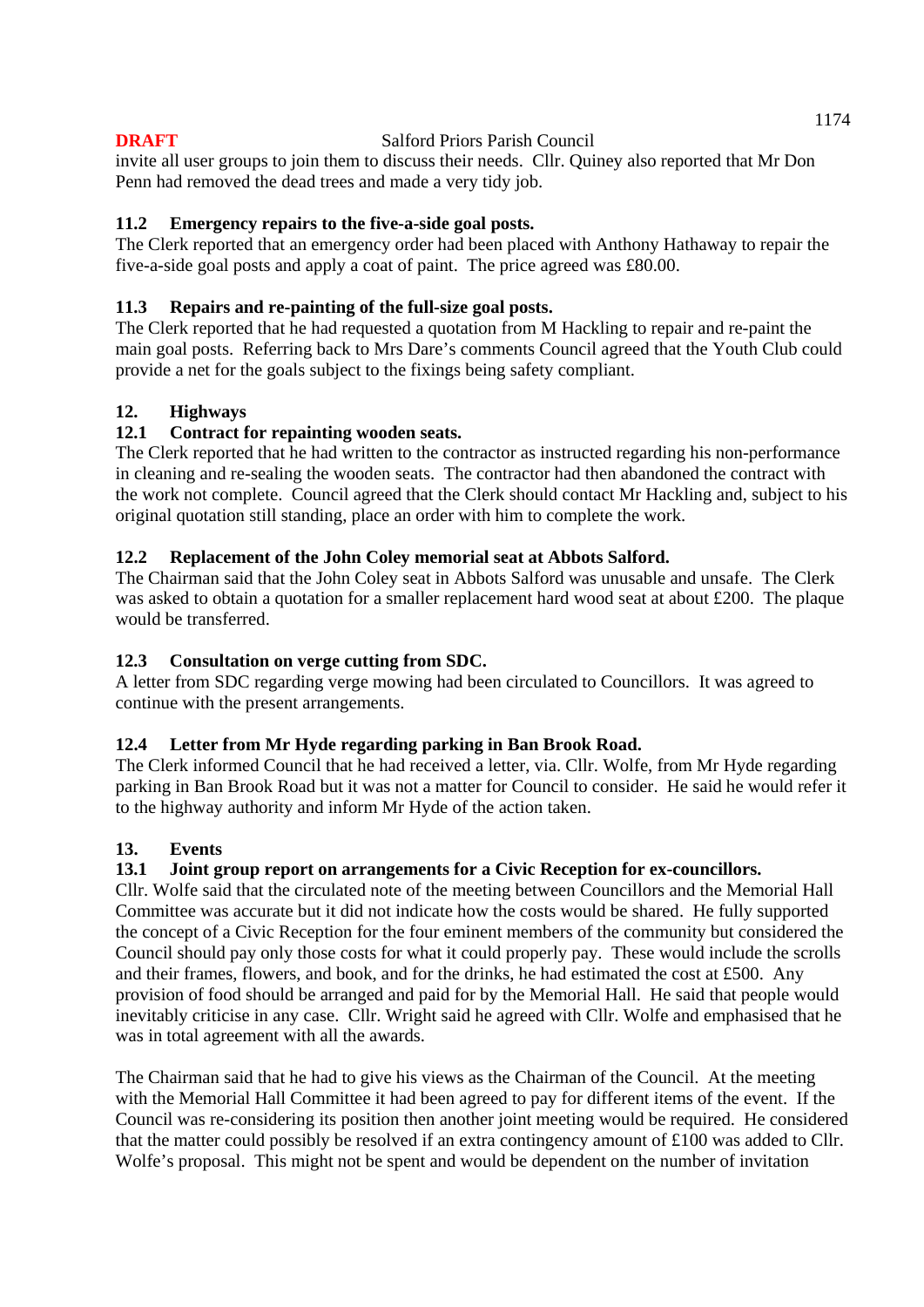acceptances. He said that if the numbers were different this would have a big effect on the costs. He considered that a civic reception for four eminent people at a cost of £600 was very reasonable.

Cllr. Wright said he believed the whole event had been rushed and he held a different perspective on how to recognise people. Cllr. Wolfe said there should be a smaller event. Cllr. Quiney said that the four people had put in 160 years of service to the community and this should be suitably recognised.

Cllr. Wolfe proposed that the Parish Council should proceed with a contribution of £500. This was seconded by Cllr. Wright.

The Chairman proposed an amendment to add a further £100 to the budget and this was seconded by Cllr. Quiney. A vote was taken and the amendment was agreed by three votes to two.

Cllr. Penn said that the scrolls needed to be professionally done and it was agreed that the Clerk would arrange for these to be produced by Shaws. The Chairman said that Mrs Seville would provide the flowers and the Clerk would receive all invoices for the event to enable VAT to be accounted for. He also thanked Cllr. Wolfe for his valuable advice on the wines to be purchased.

The Clerk was asked to post notices and it was agreed that tickets for the general public would be available on a first come first served basis when the number of acceptances was known. Priority would be given to OAPs.

In conclusion the Chairman emphasised that everything planned was totally legal and within the powers of the Council. He drew a comparison with the Best Kept Garden award receptions that had taken place for many years in the parish.

# **13.2 Memorial Hall Management Committee's report on their agreed contribution to the proposed Civic Reception.**

This item was covered in the pre-ceding discussion and its content noted.

### **13.3 Progress of arrangements for the Jubilee celebrations in 2012.**

Mrs Dare was asked to clarify the situation and she explained that the Fete Committee would shortly be holding its AGM and a new committee would be elected. There would not be a separate Jubilee Committee and the Fete Committee would co-ordinate any events. Cllr. Quiney would be the Councils representative on the Committee.

Having declared a prejudicial interest, Cllr. Stedman left the room and Vice-Chairman Cllr. Wright took the chair.

### **14. Allotments**

### **14.1 Development of new plots and an additional water supply.**

The Clerk reported that he had received quotations from Limebridge Rural Services Ltd. as follows: **14.1.1.** To deliver compost from Lower Moor to the allotments: £48.00 per load plus £2.50 per tonne. (each load will be approximately 4 tonnes) Council agreed to order two loads to be delivered to the far end of the plots.

**14.1.2.** To clear debris and level humps and hollows on the grassed land: £65.00. Council agreed to accept the quotation.

**14.1.3.** To create new plots on the grassed land including cultivating the first plot: £48.00. Council agreed to accept the quotation.

**14.1.4.** To prepare and cultivate plots numbered 11 and 12: £35.00. Council agreed to accept the quotation.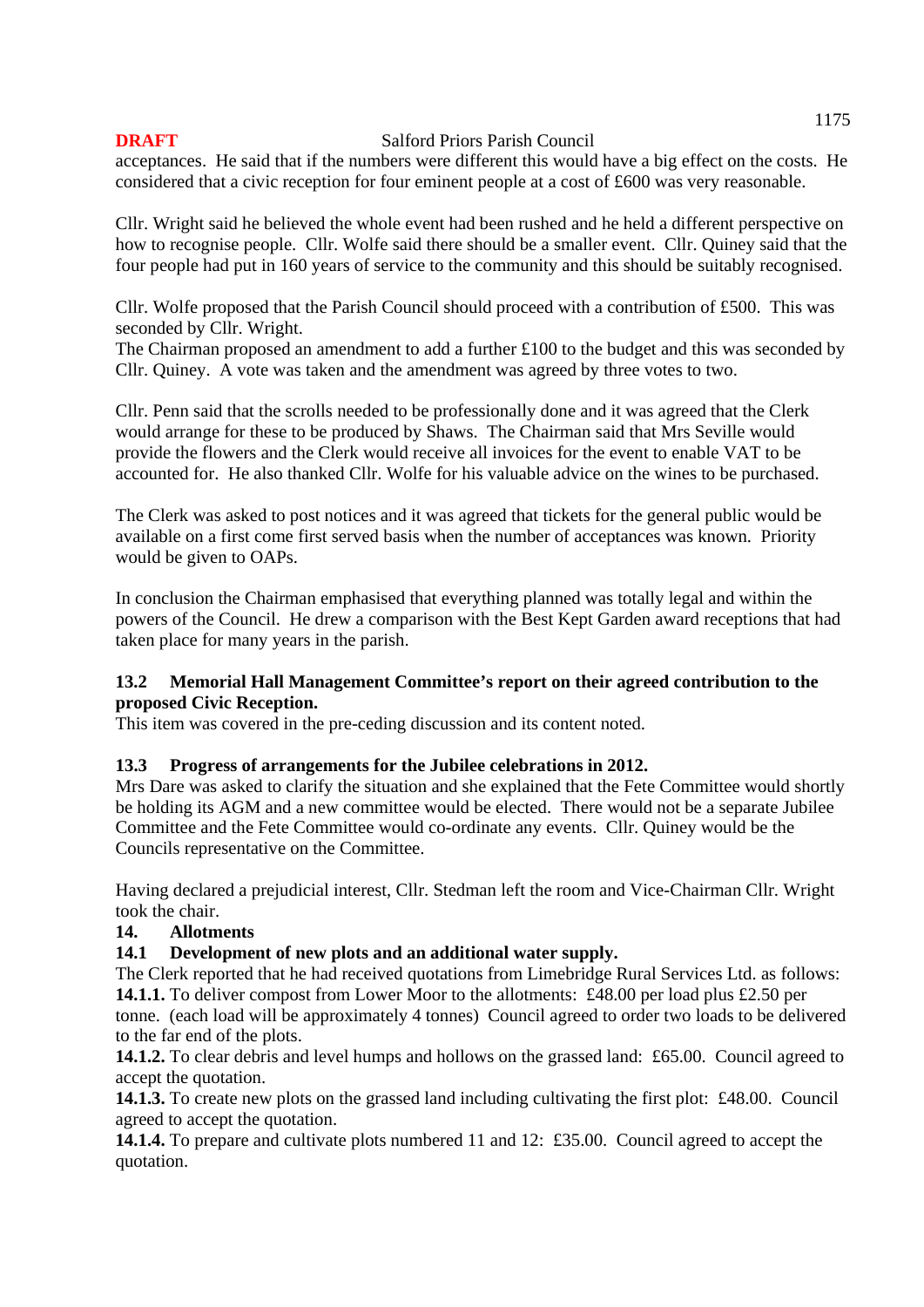**14.1.5.** To install an additional water trough adjacent to plot 12: £478.00. Council decided to defer a decision on this item until next year in view of the financial commitments already made.

# **15. Planter Contract**

# **15.1 Quotations for replacing shrubs.**

The Contractor had recommended deferring this quotation as prices were not yet available.

# **15.2 Proposals for Jubilee planting.**

For the large circular flower bed at the junction of School Road with Evesham Road, the contractor had recommended a red, white, and blue colour scheme with mature plants at an additional cost of £30.00.

# **15.3 Proposal to extend the Planter contract for one year.**

Because of the difficulties in arranging the Jubilee planting at a time of changeover of the contract the Clerk had suggested an extension to the existing contract of one year. The contractor had proposed a price increase of 3.5 per cent for an extension of 1 year. Cllr. Wolfe expressed his concerns regarding the continuation of the planter contract for a further year and Council agreed that the future of the planters should be placed on the Agenda for the next meeting.

# **15.4 Letter received from Mrs Dare**

The Clerk said he believed this matter had now been explained in an exchange of e-mails.

Cllr. Stedman returned to the room and took the Chair.

### **16. Communications**

### **16.1 Website**

In the absence of Cllr. Maude the Clerk reported that the website was up to date. He said he would ask Cllr. Maude to add details of the Perkins Trust scholarships.

### **16.2 Items for the September Newsletter and publication date.**

Council agreed that the letter regarding the lights should be separate from the proposed newsletter. Items suggested for the newsletter, to be published in early September, were lights, adoption of planters, allotments, election result, Jubilee, recycling, and the playing field with an invitation to the public to attend a meeting on the field to consider the skate ramp site.

# **17. Rights of Way**

# **17.1 Report from the Rights of Way Inspector.**

Cllr. Quiney said there was nothing to report. The Clerk was asked to chase appropriate managers regarding emptying of dog bins provided by Sandfields and Alamo.

### **18. Matters raised by Councillors**

**18.1** Councillors were invited to use this opportunity to report minor matters of information not included elsewhere on the Agenda and to raise items for future agendas. Councillors were respectfully reminded that this was not an opportunity for debate or decision making.

### **18.2 Report by Chairman and Vice-Chairman on Open Public Services White Paper Consultation discussion.**

The Chairman and Vice-Chairman reported on their attendance at the discussion on the implications of the Localism Bill.

### **18.3 Stolen gully gratings**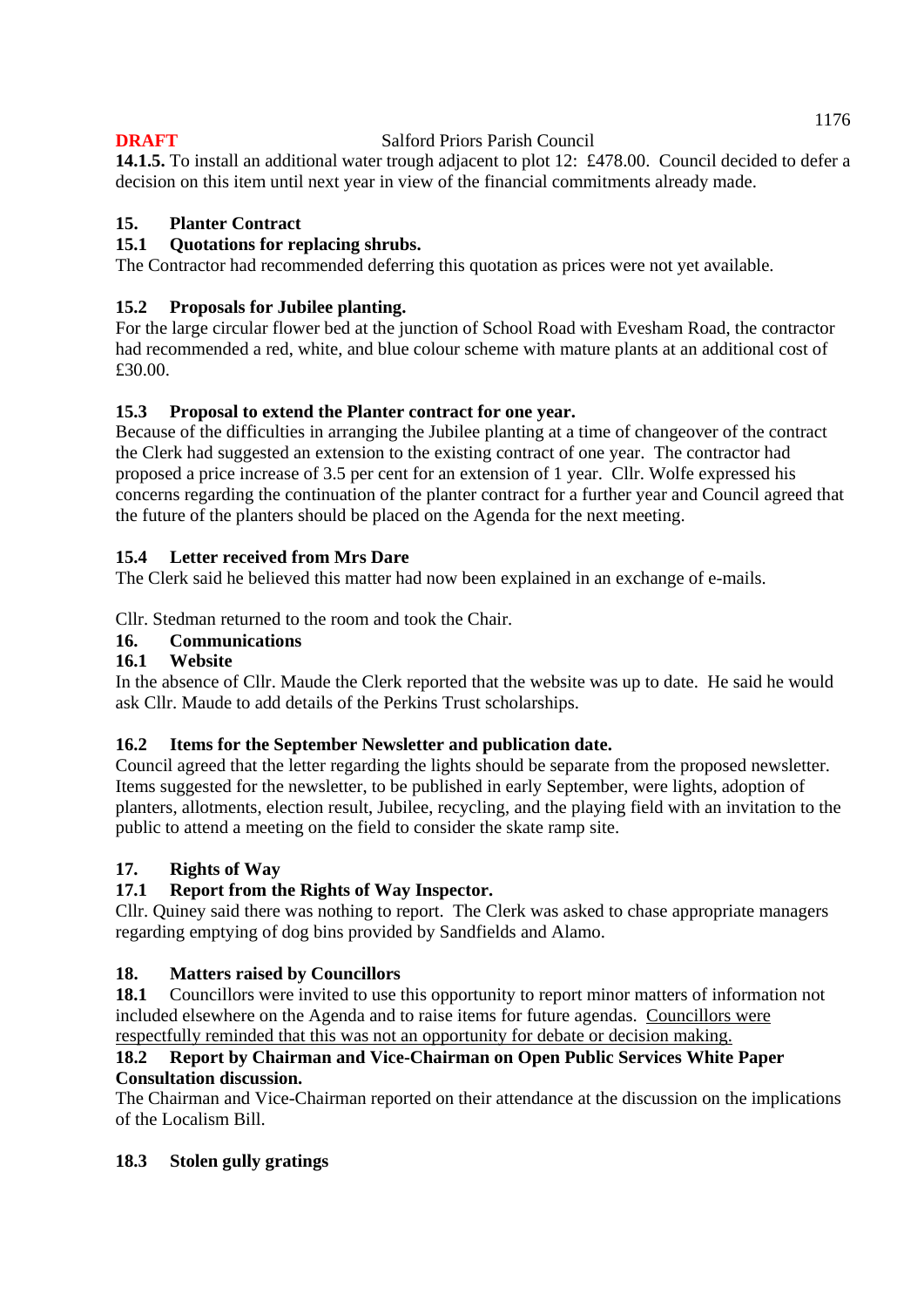Cllr. Penn drew attention to more stolen gully covers. The Clerk said that WCC had been informed and cones were in place.

# **19. Staff and administrative matters**

### **19.1 Arrangements for the October meeting.**

The Clerk reported that the October meeting would be held on Wednesday 12<sup>th</sup>.October at Dunnington Baptist Church Hall and this was agreed by the Council.

# **20. Consideration of Correspondence Received**

### **20.1 WALC Newsletter ADH\95 July 2011**

Council noted the information provided. The Chairman said that the next Agenda should include an item on Participatory Budgeting.

#### **20.2 Lord-Lieutenant of Warwickshire, The Diamond Jubilee and the Queen;s Award for voluntary services.**

Council noted the information provided.

# **20.3 Funding opportunities from SDC and WCC.**

Council noted that there were several opportunities for applying for funding for one-off projects. Members suggested this should be mentioned in the Newsletter and also that consideration could be given to providing new play equipment at the Playing Field.

# **20.4 Bidford on Avon PC, Bidford library**

The Clerk reported that he had received an e-mail from Bidford PC requesting a grant towards the Bidford Library and suggested this might be a subject for consideration in developing the next budget. In the meantime Bidford should be asked to identify what type of support might be required.

### **21. To Table**

The Clerk indicated that there were no items to table.

### **22. Finance**

# **22.1 Approval of the payments and transfers listed in Appendix A**

Council noted the income transactions in Appendix A1.

Council considered the expenditure transactions listed in Appendix A2. Authorisation for payment was proposed by Cllr. Wright, seconded by Cllr. Wolfe, and carried. Cheques were signed by Cllr. Penn and Cllr. Wolfe.

Council considered and approved the proposal to transfer £6000.00 from No.1 account to Community account in Appendix A3. Authorisation for transfer of funds was proposed by Cllr. Stedman, seconded by Cllr. Wright, and carried.

Council noted the bank balances in Appendix A4.

### **22.2 External Audit Report**

Council noted the letter from Clement Keys, the External Auditor, stating that an unqualified audit opinion had been given.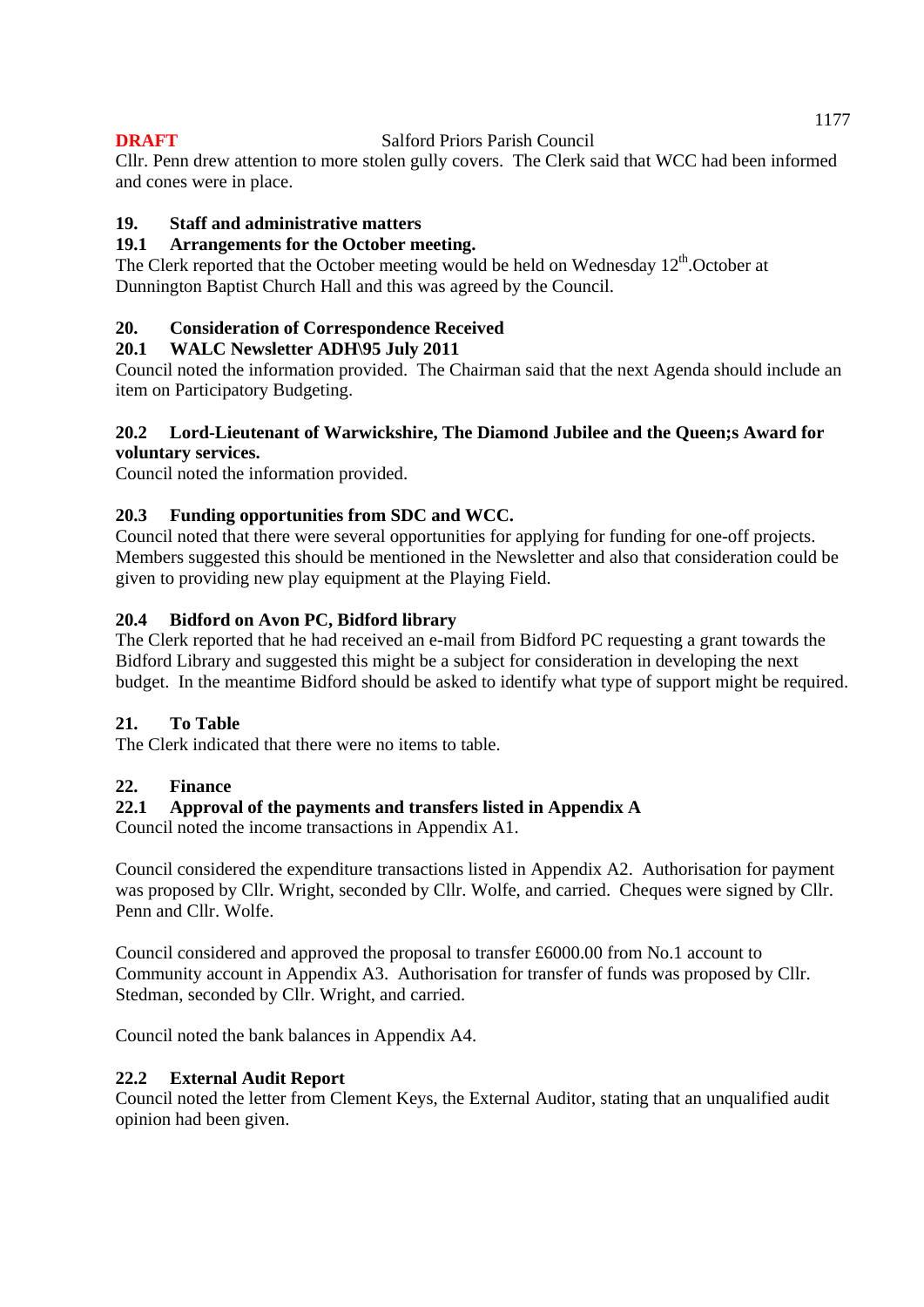#### **23. Date of Next Meetings**

Council agreed to hold a Special Meeting of the Parish Council at 7.30pm on Wednesday  $31<sup>st</sup>$ . October 2011 in the Memorial Hall, Salford Priors to consider conferring the title of Honorary Freeman to persons who have, in the opinion of the Council, rendered eminent services to the parish.

Council confirmed the date of the next Ordinary Meeting of the Parish Council at 7.30pm on Wednesday 21<sup>st</sup>. September 2011 in the Memorial Hall, Salford Priors.

# **24. Closure of meeting**

The Chairman closed the meeting at 10.12 pm.

Signed........................................................ Date......................................

| <b>APPENDIX A - Finance</b> |                                         |  |  |  |
|-----------------------------|-----------------------------------------|--|--|--|
| A1                          | <b>Income transactions for approval</b> |  |  |  |

| Tn. No. | Cheque      | Gross   | Vat  | <b>Net</b> | <b>Details</b>                                       |
|---------|-------------|---------|------|------------|------------------------------------------------------|
| 6477    | 000977      | 26.00   | 0.00 | 26.00      | DV King, Allotment rent for Plot No. 6A              |
| 6478    | <b>BACS</b> | 1922.60 | 0.00 | 1922.60    | HMRC VAT for period 1.04.11 to<br>30.06.11           |
| 6479    | Cheque      | 655.83  | 0.00 | 655.83     | TOPs Mgt. Committee for supply of<br>blinds to TOPs. |